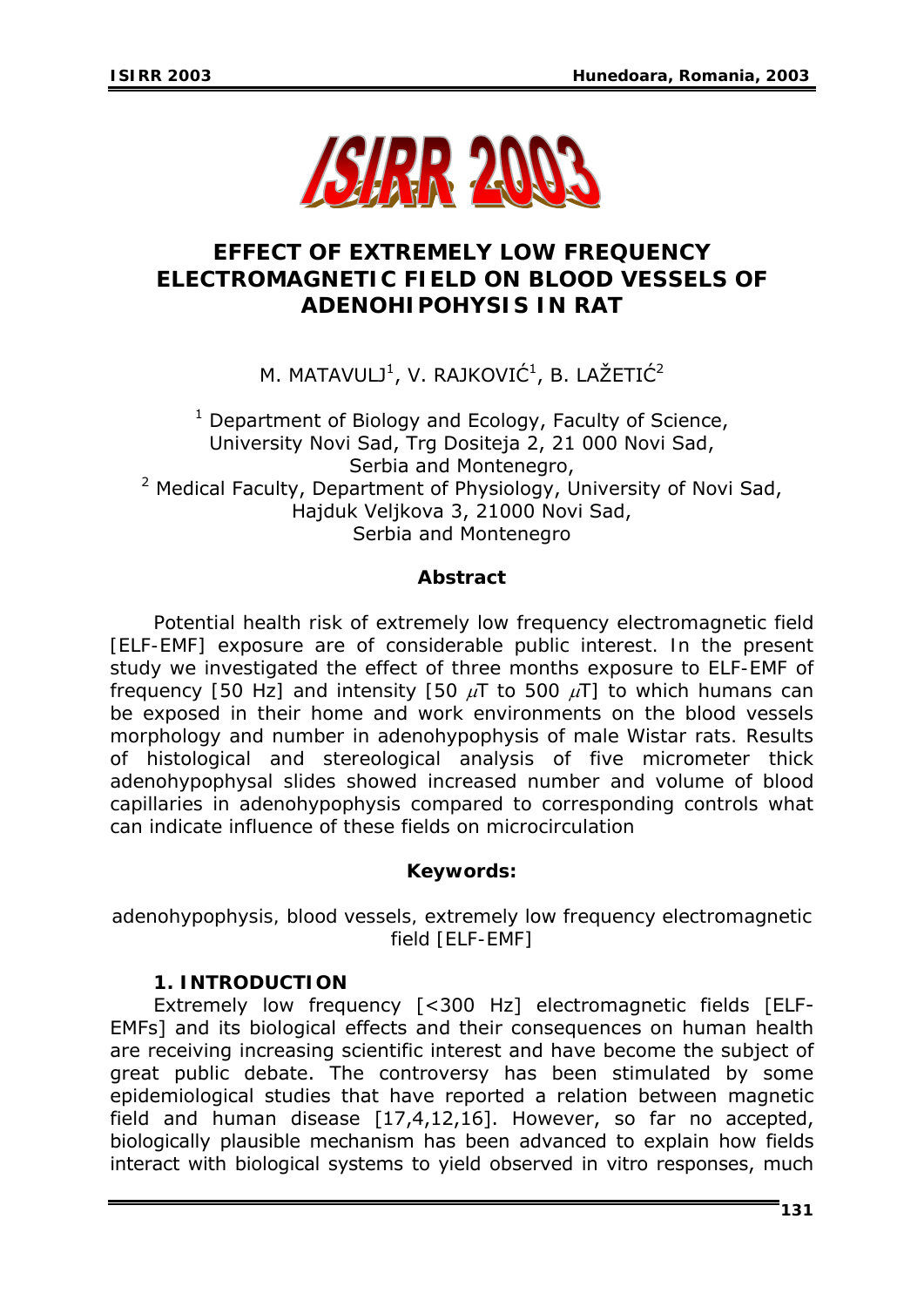less disease in an organism. Considering ELF EMFs interactions from the purely point of view several mechanisms have been proposed to account for the initial interactions with cells [8,9,1,5], but these models have been limited by their inability to account for the wide range of experimental observations.

 One of the robust biological effects of ELF-EMFs is its influence on angiogenesis. From that reason this study was designed to look for possible effects of long-term exposed to ELF-EMFs at the levels found in residential, occupational and general community on rat adenohypophysal blood capillary network.

## **2. MATERIAL AND METHODES**

 A total of 20 male Mill Hill rats were used in these experiments. All animals were maintained under controlled laboratory conditions. Ten animals were exposed to the influence of ELF-EMFs [50 Hz] for 7 hours a day, 5 days a week, beginning from 24 h after birth until the end of third month of postnatal life. Control animals were housed under identical conditions except for the ELF-EMFs.

 ELF-EMF-inducing system consisted of a single coil of 2.5 mm thick wire winded in 1320 turns on wooden frame. The coil was energized from standard 220 V, 50 Hz, 16 A outlets via an autotransformer, which provided 60 V output and was used in order to reduce the electric field, measured to be less then 10 V/m anywhere in the room. The cages with animals were placed symmetrically on both sides of the coil. Along the cages, the coil produced a magnetic field of decaying intensity from 500 μT to 50 μT.

 After sacrificing, the hypophyses, were removed and fixed in Romeis's solution. Paraffin-embedded glands were cut serially and stained after the method of Hurduc, and El-Etrery Tüshaus. Three adenohypophysal gland sections per animal were subjected to histological and stereological analysis. The volume density [Vvk] and numerical density of adenohypophysal blood capillaries with grid M42 were determined. The results were statistically analyzed by Student's *t*-test.

## **3. RESULTS**

 The mast prominent morphological characteristics of the adenohypophysal capillary network in rats sacrifices after 3 months of exposure to ELF-EMFs compared to the controls were increase of number of adenohypophysal blood capillary and appearance of its dilatation, especially in the center of gland. These histological findings were substantiated with the results of stereological analysis.

In animals exposed to ELF-EMFs influence numerical density of adenohypophysal capillary network was significantly [p<0.001] increased [Fig. 1]. At same time the volume density of adenohypophysal capillary network was, also, significantly [p<0.01] increased compared to the non exposed animals [Fig. 2].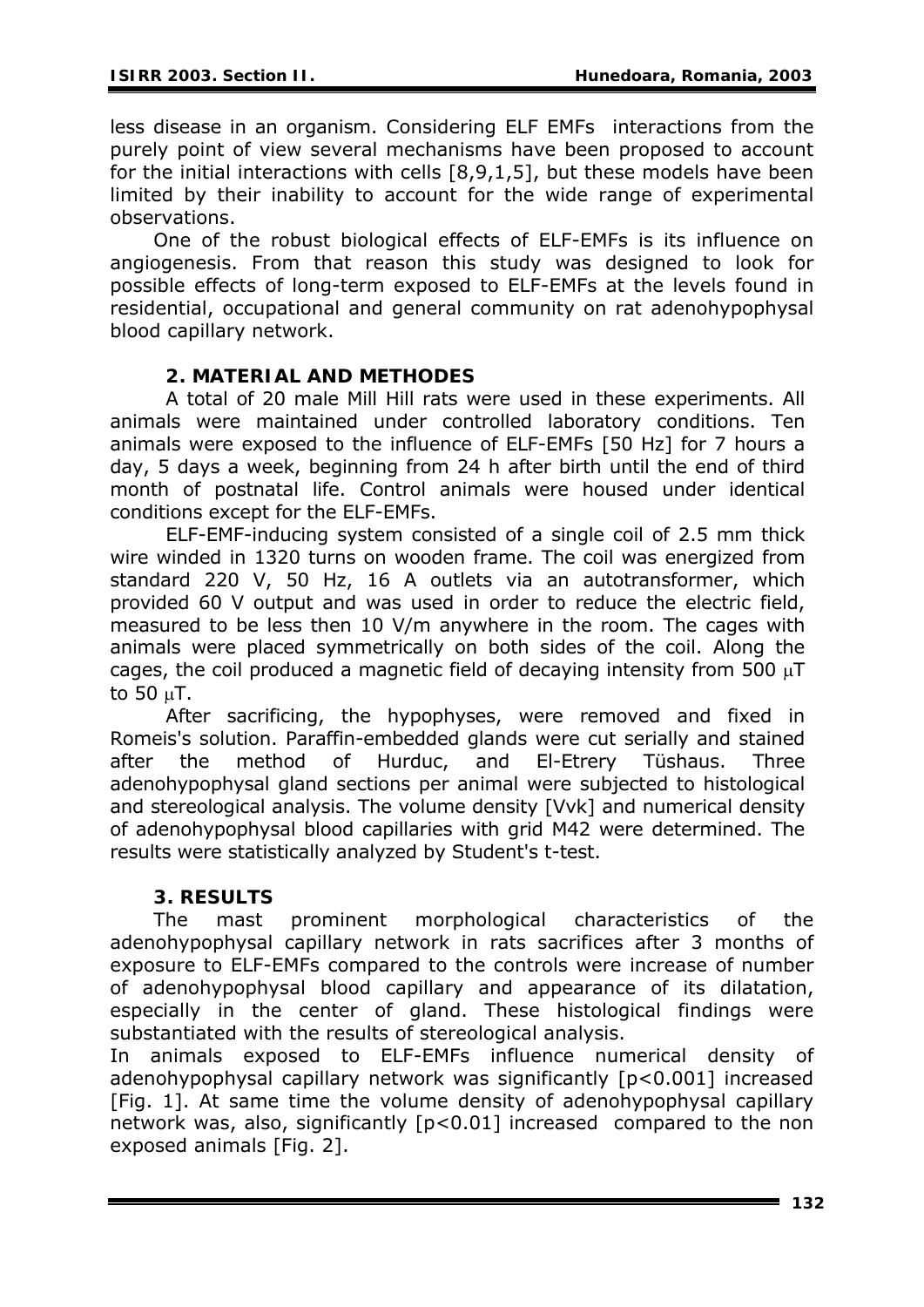

*Fig. 1. Numerical density of adenohypophysal blood capillary network. Mean*±*SE".* 



*Fig. 2. Volume density [Vvk] of adenohypophysal blood capillary network. Mean*±*SE"*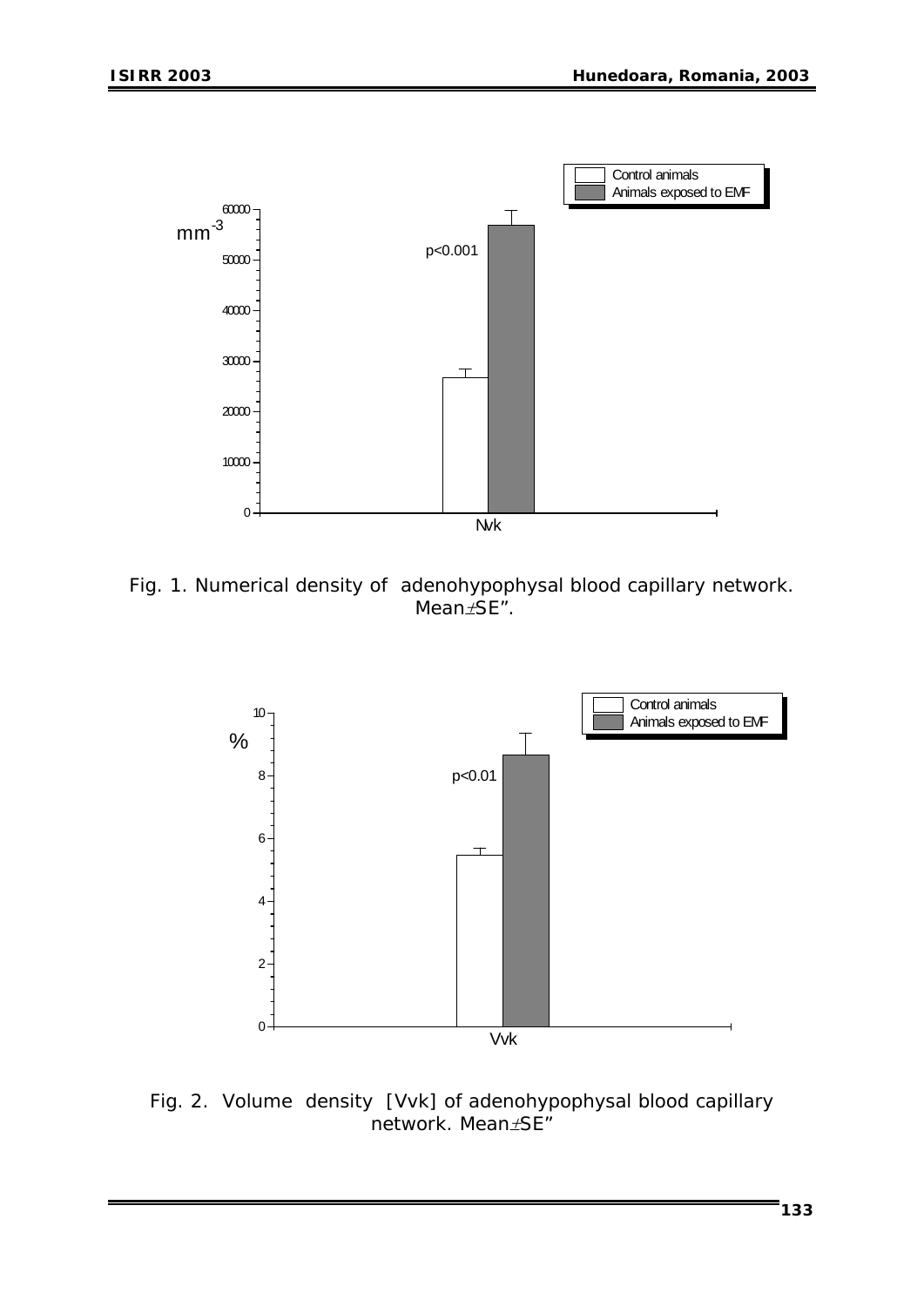### **4. DISCUSSION**

As the present results show, long term exposition to ELF-EMFs can change the morphology of adenohypophysal capillary network.

contradictoriness of the results may also be due to differences in The available data imply that the response of blood vessels to ELF-EMFs is extremely heterogeneous with regard to the strength and frequency of the field. Beyond this divergences of the frequency scale, the use of pulsed or modulated fields raise additional problems. The experimental design and procedures.

A mathematical model for changes in several typical blood vessels [aorta, artery, arteriole, capillary, venule, vein] under action of an alternating magnetic field has been developed [15]. It has been demonstrated that the blood serum ions interacting with this field have the largest impact in large vessels; changes in capillary parameters are small and can be caused mostly by neuronal factors and redistribution of the blood from arteries and arterioles; the venous vessels are more susceptible the influence by the EMFs as compared to the arterial ones.

increase, but second and third, two different single pulse waveforms, had, Investigations of he effects of three waveforms of pulsed electromagnetic fields on blood vessel growth in the rabbit ear chamber showed that first, a pulse burst waveform, produced a significant in contrast, no significant effect on rate of vascular growth [5].

increase blood pressure [2]. Opposite of this, transcranial pulsed magnetic Also effect of global system for mobile communication radiofrequency fields [RFs] on vascular permeability in the brain was studied using a purpose-designed exposure system. Shimacher et al. [2000] were show that EMF of 1.8 GHz increase permeability to sucrose of the blood-brain barrier in vitro, while 30 min of exposure to RF [900 MHz] significantly stimulation on blood-brain barrier no effect on its permeability [13].

possible that EMFs may stimulated this cycle on the some step of Our results indicated that ELF-EMFs can increased both numerical and volume density of adenohypophysal blood capillary network. Influence of ELF-EMFs on blood vessels in some other endocrine gland we already described and discussed earlier [11]. According some other authors EMF has influence on angiogenesis and they concluded that some of observed effects of EMF on tissue healing may be mediated trough a primary effect on vascular growth [6]. Once can postulated that EMFs influence angogenesis through cell cycle of endothelial cells. It is well known that growth of cells can be controlled by the interaction of growth factors with their receptors on the plasma membrane. Such interaction may, for example, cause quiescent, somatic cells to leave  $G_0$ , traverse G1, and enter S phase, whereupon they are normally committed to at list one round of the cell cycle. Activated growth factor generate one or more primary signals that promote a sequence of metabolic events. It is endothelial cell cycle.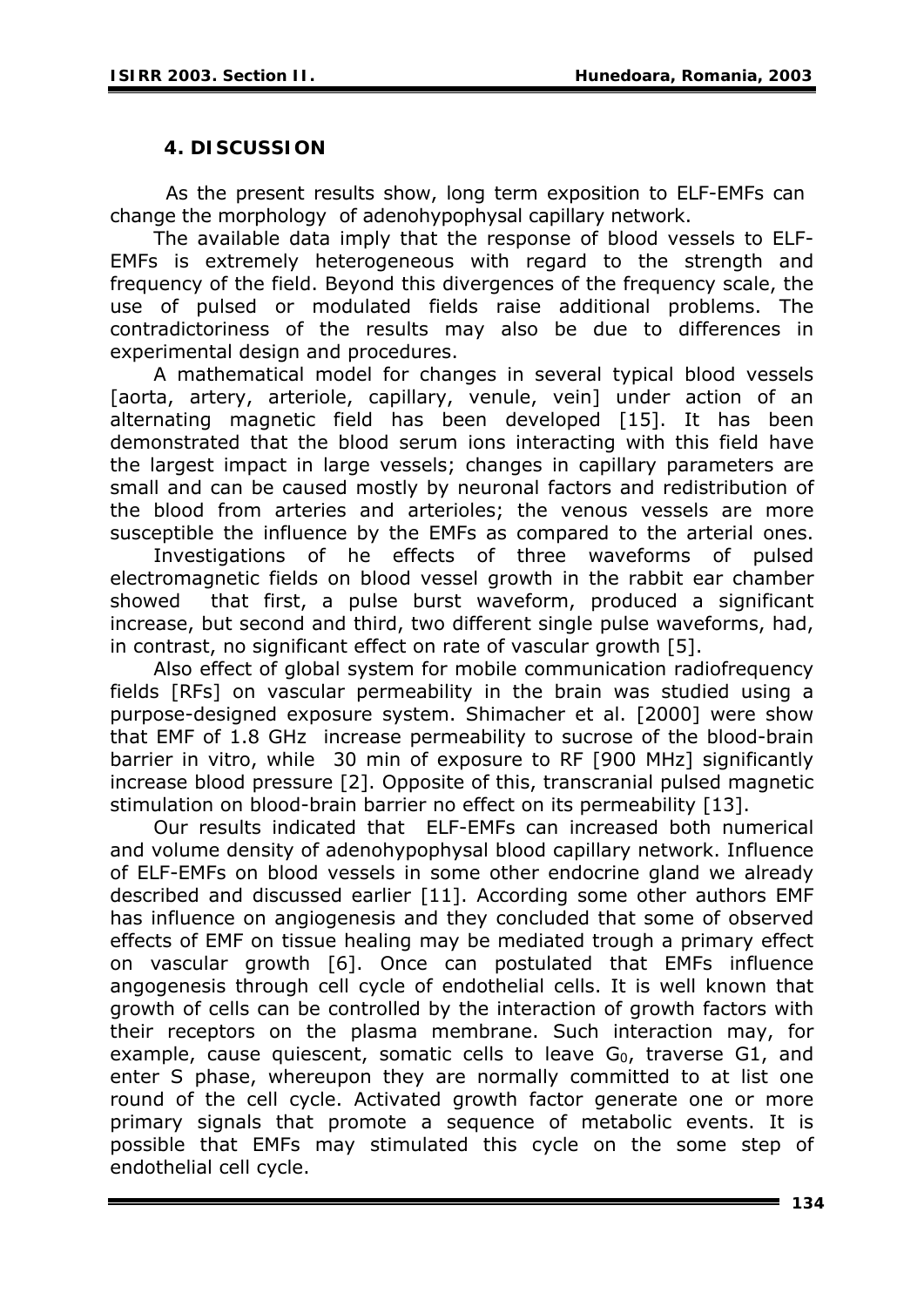From reason that, still remains difficult to correlate exposure to ELF-EMFs with health risk, once has supposed that factors other than electromagnetic waves may be involved [10]. According some authors harmful effects, if any, should therefore be induced by an indirect effect with these fields acting as a promoting, or co promoting agent rather than as an initiator. This could for example be by favoring the amount and longevity of free radicals [3] or by enhancing the effect of a chemical or physical mutagen [7]. It is, therefore, very often concluded that this quite certairly points to an absence of any major ELF-EMFs-releated health hazards, but as almost everybody is exposed to different types of ELF-EMFs uncertainties still justify further investigations.

## **5. REFERENCES**

- parametric resonance model for magnetic field interactions with 1. Blanchard, J., Blackman, CF. Clarification and application of an ion biological systems. Bioelectromagnetics 15:205-216, 1994.
- the autonomic nervous system in healthy individuals. Radiat Res 2. Braune, S., Riedel, A., Schulte-Monting J., Racyek J. Influence of a radiofrequency field on cardiovascular and hormonal parameters of 158[3]: 352-356, 2002.
- effects of environmental electromagnetic fields on biological 3. Brocklehurst, B, Mclauchlan, KA. Free radical mechanisms for the systems. Int. J. Radiate. Biol. 69:3-24. 1995.
- residing near Swedish high-voltage power lines. Am. J. Epidemiol. 4. Feychting, M., Ahlbohm, M. Magnetic fields and cancer in children 138:467-481, 1993
- 5. Goodman, R, Blank, M. Insights into electromagnetic interaction mechanisms. J Cell
- 6. Physiol. 12:16+22, 2002.
- blood vessel growth in the rabbit ear chamber. J Orthop Res 7. Greenough, CG. The effects of pulsed electromagnetic field on 10[2]: 256-262, 1992
- 8. Hintelang DE. Synergistic effects of ionizing radiation and 60 Hz magnetic fields. Bioelectromagnetics 14:545-551, 1993.
- cyclotron, resonance in human lymphocytes. J. Bioelectricity 6:12-9. Liboff, AR, Royek RJ, Sherman, ML, McLeod BR, Smith SD.  $Ca^{2+}$ 22,1984.
- 10. Lednev, VV. Possible mechanism for influence of weak magnetic fields on biosystems. Bioelectromagnetic 12:71-76, 2000.
- Cytogenesis effect of 50Hz magnetic fields of different magnetic 11. Maes, A., Collier, M., Vondoninck, S., Scarpa, R., Verschaeva, l. flux densities. Bioelectromagnetic 21:589-596, 2000.
- electromagnetic field. Centr. Europ. J.Occup. Environ. Med.6[2-3]:183-188, 2000 12. Matavulj, M., Rajković, V., Ušćebrka, G., Lukač, T., Stevanović, D., Lažetić B. Studies on possible endocrinological effects of an 50 Hz